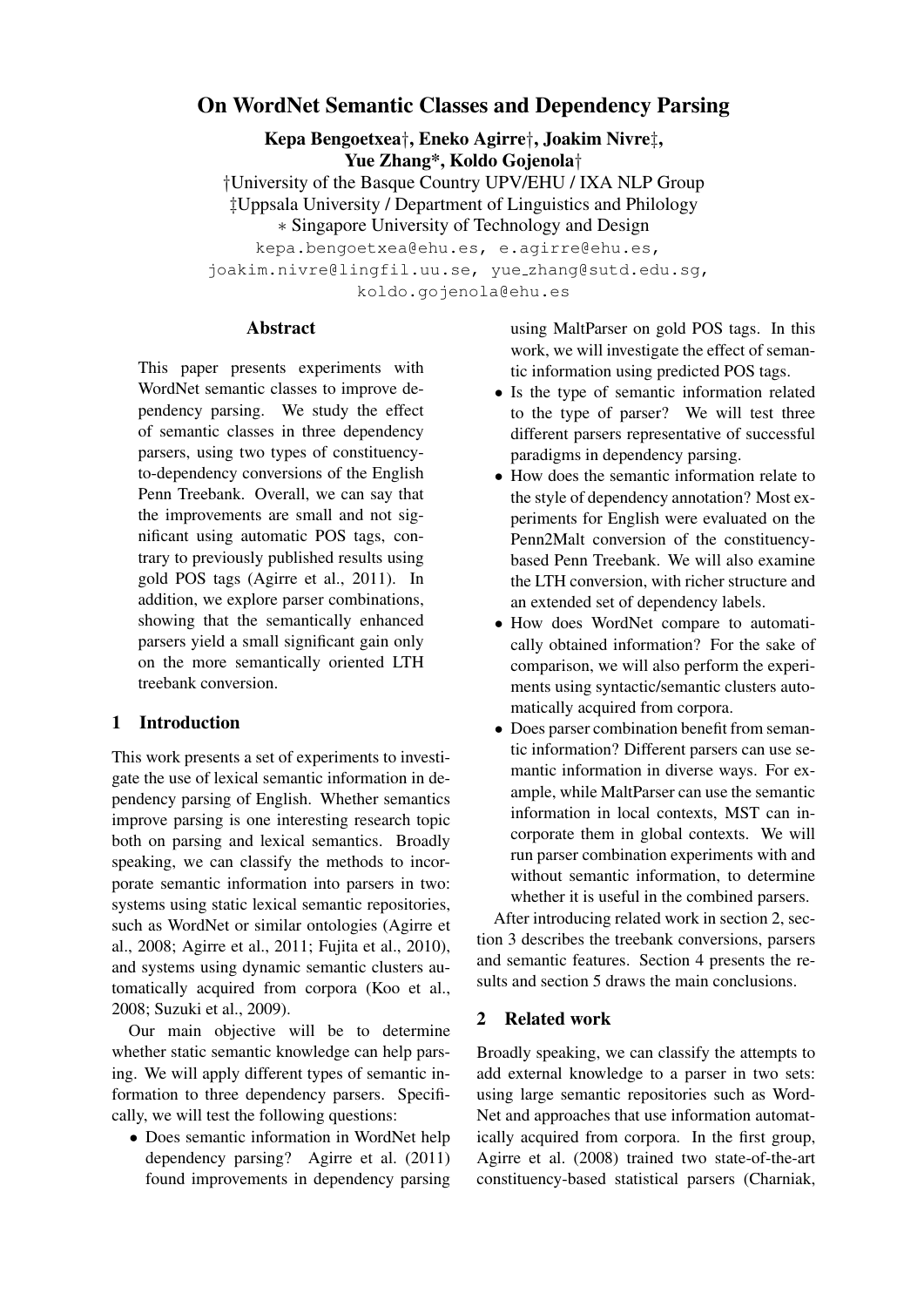2000; Bikel, 2004) on semantically-enriched input, substituting content words with their semantic classes, trying to overcome the limitations of lexicalized approaches to parsing (Collins, 2003) where related words, like *scissors* and *knife*, cannot be generalized. The results showed a signicant improvement, giving the first results over both WordNet and the Penn Treebank (PTB) to show that semantics helps parsing. Later, Agirre et al. (2011) successfully introduced WordNet classes in a dependency parser, obtaining improvements on the full PTB using gold POS tags, trying different combinations of semantic classes. MacKinlay et al. (2012) investigate the addition of semantic annotations in the form of word sense hypernyms, in HPSG parse ranking, reducing error rate in dependency F-score by 1%, while some methods produce substantial decreases in performance. Fujita et al. (2010) showed that fully disambiguated sense-based features smoothed using ontological information are effective for parse selection.

On the second group, Koo et al. (2008) presented a semisupervised method for training dependency parsers, introducing features that incorporate word clusters automatically acquired from a large unannotated corpus. The clusters include strongly semantic associations like {apple, pear} or {Apple, IBM} and also syntactic clusters like {of, in}. They demonstrated its effectiveness in dependency parsing experiments on the PTB and the Prague Dependency Treebank. Suzuki et al. (2009), Sagae and Gordon (2009) and Candito and Seddah (2010) also experiment with the same cluster method. Recently, Täckström et al. (2012) tested the incorporation of cluster features from unlabeled corpora in a multilingual setting, giving an algorithm for inducing cross-lingual clusters.

# 3 Experimental Framework

In this section we will briefly describe the PTBbased datasets (subsection 3.1), followed by the data-driven parsers used for the experiments (subsection 3.2). Finally, we will describe the different types of semantic representation that were used.

# 3.1 Treebank conversions

*Penn2Malt*<sup>1</sup> performs a simple and direct conversion from the constituency-based PTB to a dependency treebank. It obtains projective trees and has been used in several works, which allows us to

compare our results with related experiments (Koo et al., 2008; Suzuki et al., 2009; Koo and Collins, 2010). We extracted dependencies using standard head rules (Yamada and Matsumoto, 2003), and a reduced set of 12 general dependency tags.

*LTH*<sup>2</sup> (Johansson and Nugues, 2007) presents a conversion better suited for semantic processing, with a richer structure and a more fine-grained set of dependency labels (42 different dependency labels), including links to handle long-distance phenomena, giving a 6.17% of nonprojective sentences. The results from parsing the LTH output are lower than those for Penn2Malt conversions.

# 3.2 Parsers

We have made use of three parsers representative of successful paradigms in dependency parsing.

*MaltParser* (Nivre et al., 2007) is a deterministic transition-based dependency parser that obtains a dependency tree in linear-time in a single pass over the input using a stack of partially analyzed items and the remaining input sequence, by means of history-based feature models. We added two features that inspect the semantic feature at the top of the stack and the next input token.

*MST*<sup>3</sup> represents global, exhaustive graphbased parsing (McDonald et al., 2005; McDonald et al., 2006) that finds the highest scoring directed spanning tree in a graph. The learning procedure is global since model parameters are set relative to classifying the entire dependency graph, in contrast to the local but richer contexts used by transition-based parsers. The system can be trained using first or second order models. The second order projective algorithm performed best on both conversions, and we used it in the rest of the evaluations. We modified the system in order to add semantic features, combining them with wordforms and POS tags, on the parent and child nodes of each arc.

*ZPar*<sup>4</sup> (Zhang and Clark, 2008; Zhang and Nivre, 2011) performs transition-based dependency parsing with a stack of partial analysis and a queue of remaining inputs. In contrast to MaltParser (local model and greedy deterministic search) ZPar applies global discriminative learning and beam search. We extend the feature set of ZPar to include semantic features. Each set of semantic information is represented by two atomic

<sup>1</sup> http://w3.msi.vxu.se/ nivre/research/Penn2Malt.html

<sup>&</sup>lt;sup>2</sup>http://nlp.cs.lth.se/software/treebank\_converter

<sup>3</sup> http://mstparser.sourceforge.net

<sup>4</sup>www.sourceforge.net/projects/zpar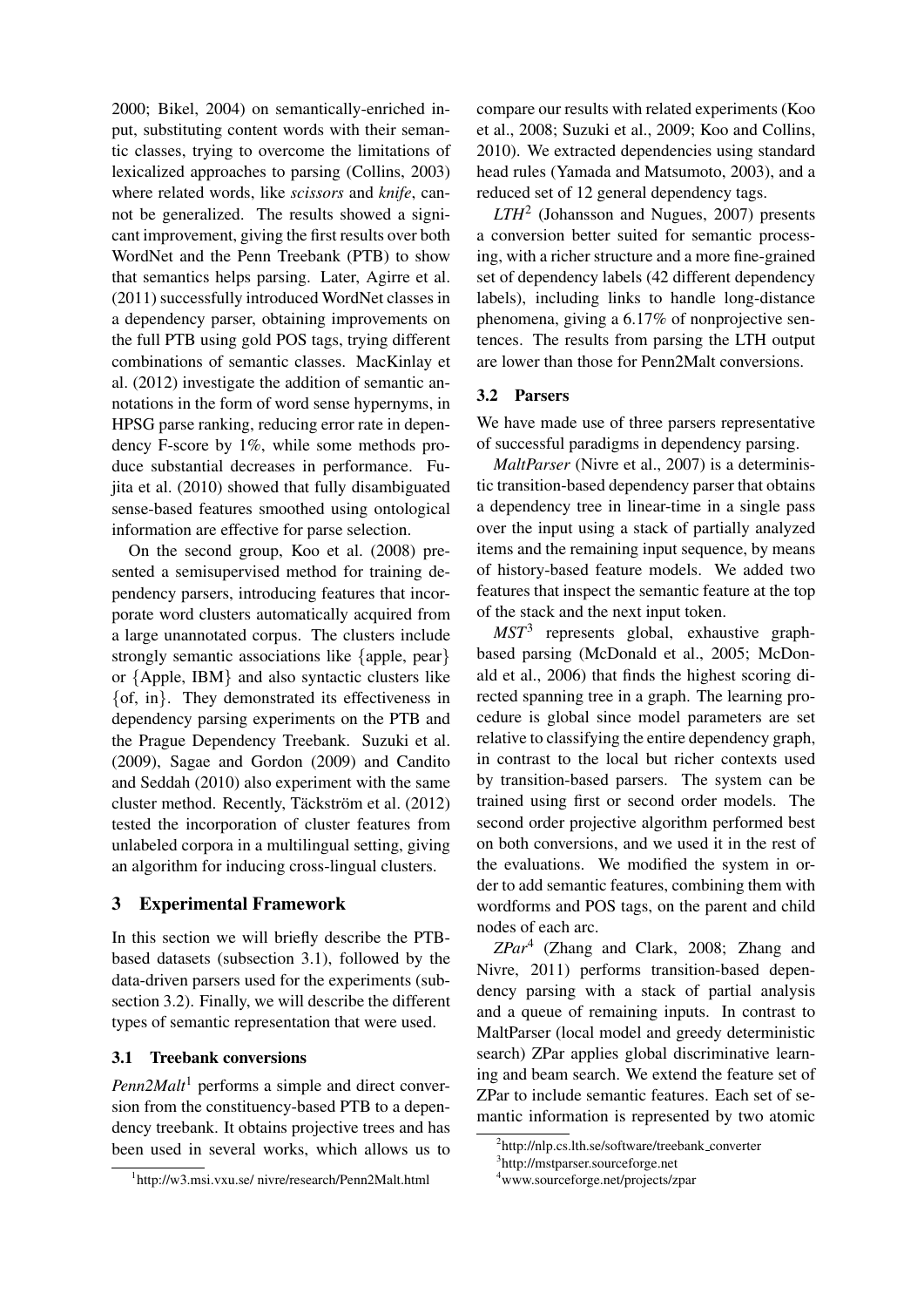|            | Base<br>line | WordNet<br>SF   | WordNet<br>SS                | <b>Clusters</b> |
|------------|--------------|-----------------|------------------------------|-----------------|
| Malt       | 88.46        | $88.49 (+0.03)$ | $88.42(-0.04)$               | $88.59 (+0.13)$ |
| <b>MST</b> | 90.55        | $90.70(+0.15)$  | $90.47(-0.08)$               | $90.88 (+0.33)$ |
| ZPar       | 91.52        | $91.65 (+0.13)$ | $91.70 (+0.18)$ <sup>+</sup> | $91.74(+0.22)$  |

Table 1: LAS results with several parsing algorithms, Penn2Malt conversion (†:  $p < 0.05$ , ‡: p <0.005). In parenthesis, difference with baseline.

feature templates, associated with the top of the stack and the head of the queue, respectively. ZPar was directly trained on the Penn2Malt conversion, while we applied the pseudo-projective transformation (Nilsson et al., 2008) on LTH, in order to deal with non-projective arcs.

### 3.3 Semantic information

Our aim was to experiment with different types of WordNet-related semantic information. For comparison with automatically acquired information, we will also experiment with bit clusters.

*WordNet*. We will experiment with the semantic representations used in Agirre et al. (2008) and Agirre et al. (2011), based on WordNet 2.1. Word-Net is organized into sets of synonyms, called synsets (SS). Each synset in turn belongs to a unique semantic file (SF). There are a total of 45 SFs (1 for adverbs, 3 for adjectives, 15 for verbs, and 26 for nouns), based on syntactic and semantic categories. For example, noun SFs differentiate nouns denoting acts or actions, and nouns denoting animals, among others. We experiment with both full SSs and SFs as instances of finegrained and coarse-grained semantic representation, respectively. As an example, *knife* in its tool sense is in the EDGE TOOL USED AS A CUTTING INSTRUMENT singleton synset, and also in the ARTIFACT SF along with thousands of words including *cutter*. These are the two extremes of semantic granularity in WordNet. For each semantic representation, we need to determine the semantics of each occurrence of a target word. Agirre et al. (2011) used i) gold-standard annotations from SemCor, a subset of the PTB, to give an upper bound performance of the semantic representation, ii) first sense, where all instances of a word were tagged with their most frequent sense, and iii) automatic sense ranking, predicting the most frequent sense for each word (McCarthy et al., 2004). As we will make use of the full PTB, we only have access to the first sense information.

*Clusters*. Koo et al. (2008) describe a semi-

|      | Base<br>line | WordNet<br>SF   | WordNet<br>SS   | <b>Clusters</b>    |
|------|--------------|-----------------|-----------------|--------------------|
| Malt | 84.95        | $85.12 (+0.17)$ | $85.08 (+0.16)$ | $85.13 (+0.18)$    |
| MST  | 85.06        | $85.35 (+0.29)$ | $84.99(-0.07)$  | $86.18 (+1.12)$    |
| ZPar | 89.15        | $89.33(+0.18)$  | $89.19(+0.04)$  | 89.17<br>$(+0.02)$ |

Table 2: LAS results with several parsing algorithms in the LTH conversion (†:  $p < 0.05$ , ‡: p <0.005). In parenthesis, difference with baseline.

supervised approach that makes use of cluster features induced from unlabeled data, providing significant performance improvements for supervised dependency parsers on the Penn Treebank for English and the Prague Dependency Treebank for Czech. The process defines a hierarchical clustering of the words, which can be represented as a binary tree where each node is associated to a bitstring, from the more general (root of the tree) to the more specific (leaves). Using prefixes of various lengths, it can produce clusterings of different granularities. It can be seen as a representation of syntactic-semantic information acquired from corpora. They use short strings of 4-6 bits to represent parts of speech and the full strings for wordforms.

#### 4 Results

In all the experiments we employed a baseline feature set using word forms and parts of speech, and an enriched feature set (WordNet or clusters). We firstly tested the addition of each individual semantic feature to each parser, evaluating its contribution to the parser's performance. For the combinations, instead of feature-engineering each parser with the wide array of different possibilities for features, as in Agirre et al. (2011), we adopted the simpler approach of combining the outputs of the individual parsers by voting (Sagae and Lavie, 2006). We will use Labeled Attachment Score (LAS) as our main evaluation criteria. As in previous work, we exclude punctuation marks. For all the tests, we used a perceptron POS-tagger (Collins, 2002), trained on WSJ sections 2–21, to assign POS tags automatically to both the training (using 10-way jackknifing) and test data, obtaining a POS tagging accuracy of 97.32% on the test data. We will make use of Bikel's randomized parsing evaluation comparator to test the statistical signicance of the results. In all of the experiments the parsers were trained on sections 2-21 of the PTB and evaluated on the development set (section 22). Finally, the best performing system was evaluated on the test set (section 23).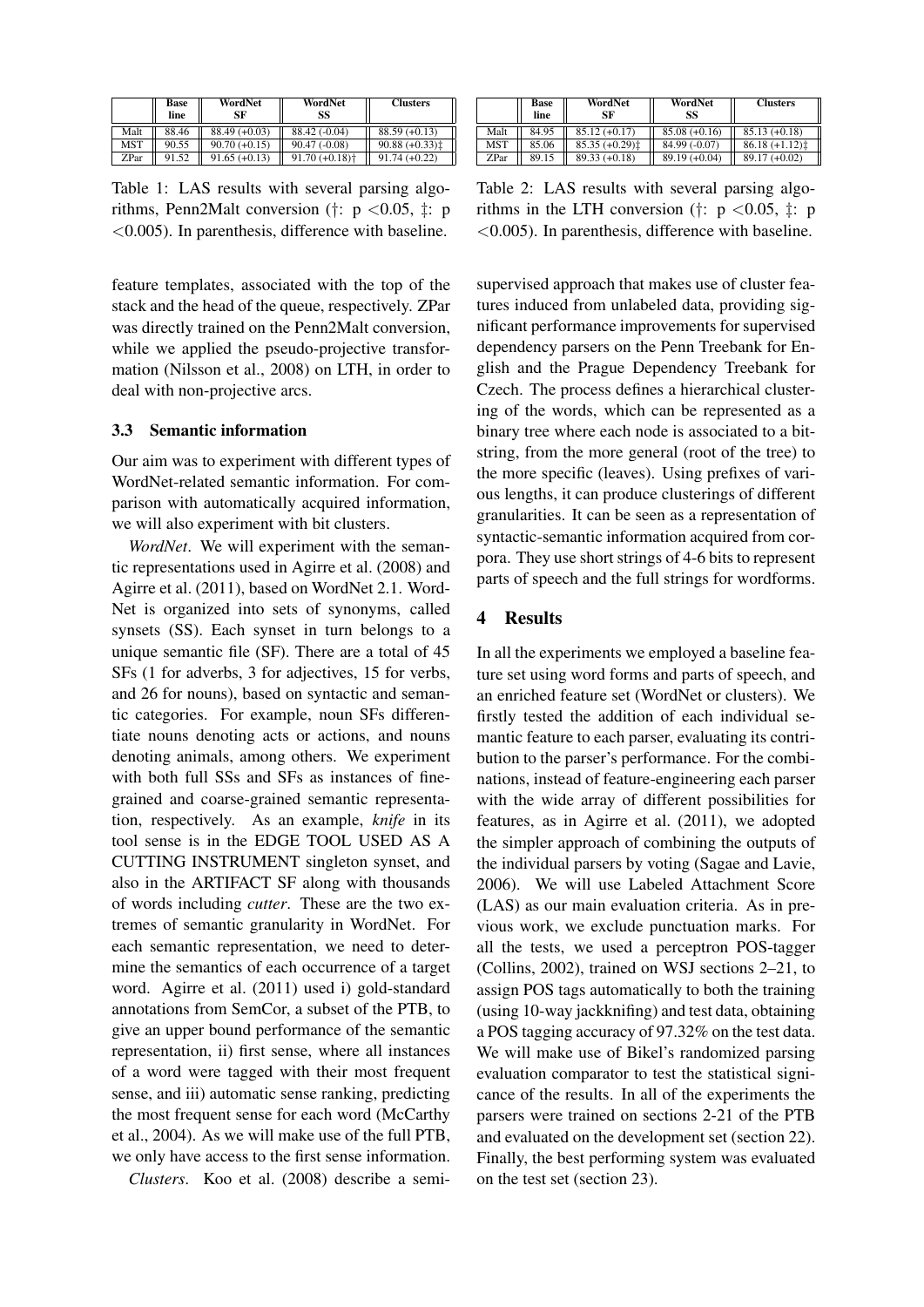| <b>Parsers</b>                        | LAS             | <b>UAS</b> |
|---------------------------------------|-----------------|------------|
| Best baseline (ZPar)                  | 91.52           | 92.57      |
| Best single parser (ZPar + Clusters)  | $91.74 (+0.22)$ | 92.63      |
| Best combination (3 baseline parsers) | $91.90 (+0.38)$ | 93.01      |
| Best combination of 3 parsers:        |                 |            |
| $3$ baselines $+3$ SF extensions      | $91.93 (+0.41)$ | 92.95      |
| Best combination of 3 parsers:        |                 |            |
| $3$ baselines $+3$ SS extensions      | $91.87 (+0.35)$ | 92.92      |
| Best combination of 3 parsers:        |                 |            |
| $3$ baselines $+3$ cluster extensions | $91.90 (+0.38)$ | 92.90      |

Table 3: Parser combinations on Penn2Malt.

| <b>Parsers</b>                        | LAS                          | <b>UAS</b> |
|---------------------------------------|------------------------------|------------|
| Best baseline (ZPar)                  | 89.15                        | 91.81      |
| Best single parser $(ZPar + SF)$      | $89.33 (+0.15)$              | 92.01      |
| Best combination (3 baseline parsers) | $89.15 (+0.00)$              | 91.81      |
| Best combination of 3 parsers:        |                              |            |
| $3$ baselines $+3$ SF extensions      | $89.56 (+0.41)$              | 92.23      |
| Best combination of 3 parsers:        |                              |            |
| $3$ baselines $+3$ SS extensions      | $89.43 (+0.28)$              | 93.12      |
| Best combination of 3 parsers:        |                              |            |
| $3$ baselines $+3$ cluster extensions | $89.52 (+0.37)$ <sup>+</sup> | 92.19      |

Table 4: Parser combinations on LTH ( $\dagger$ : p <0.05,  $\ddagger$ : p < 0.005).

#### 4.1 Single Parsers

We run a series of experiments testing each individual semantic feature, also trying different learning configurations for each one. Regarding the WordNet information, there were 2 different features to experiment with (SF and SS). For the bit clusters, there are different possibilities, depending on the number of bits used. For Malt and MST, all the different lengths of bit strings were used. Given the computational requirements and the previous results on Malt and MST, we only tested all bits in ZPar. Tables 1 and 2 show the results.

*Penn2Malt*. Table 1 shows that the only significant increase over the baseline is for ZPar with SS and for MST with clusters.

*LTH*. Looking at table 2, we can say that the differences in baseline parser performance are accentuated when using the LTH treebank conversion, as ZPar clearly outperforms the other two parsers by more than 4 absolute points. We can see that SF helps all parsers, although it is only significant for MST. Bit clusters improve significantly MST, with the highest increase across the table.

Overall, we see that the small improvements do not confirm the previous results on Penn2Malt, MaltParser and gold POS tags. We can also conclude that automatically acquired clusters are specially effective with the MST parser in both treebank conversions, which suggests that the type of semantic information has a direct relation to the parsing algorithm. Section 4.3 will look at the details by each knowledge type.

#### 4.2 Combinations

In the previous subsection we presented the results of different parsers, either the base algorithms or their extensions based on semantic features. Sagae and Lavie (2006) report improvements over the best single parser when combining three transition-based models and one graph-based model. The same technique was also used by the winning team of the CoNLL 2007 Shared Task (Hall et al., 2007), combining six transition-based parsers. We used MaltBlender<sup>5</sup>, a tool for merging the output of several dependency parsers, using the Chu-Liu/Edmonds directed MST algorithm. After several tests we noticed that weighted voting by each parser's labeled accuracy gave good results, using it in the rest of the experiments. We trained different types of combination:

- Base algorithms. This set includes the 3 baseline algorithms, MaltParser, MST, and ZPar.
- Extended parsers, adding different types of semantic information to the base algorithms. In this set we include the three base algorithms and their semantic extensions (SF, SS, and clusters). As it is known (Surdeanu and Manning, 2010) that adding more parsers to an ensemble usually improves accuracy, as long as they add to the diversity (and almost regardless of their accuracy level), for the comparison to be fair, we will compare ensembles consisting of 3 parsers, taken from sets of 6 parsers (3 baselines + 3 SF, SS, and cluster extensions, respectively).

In each experiment, we took the best combination of individual parsers on the development set for the final test. Tables 3 and 4 show the results.

*Penn2Malt*. Table 3 shows that the combination of the baselines, without any semantic information, considerably improves the best baseline. Adding semantics does not give a noticeable increase with respect to combining the baselines.

*LTH* (table 4). Combining the 3 baselines does not give an improvement over the best baseline, as ZPar clearly outperforms the other parsers. However, adding the semantic parsers gives an increase with respect to the best single parser  $(ZPar + SF)$ , which is small but significant for SF and clusters.

#### 4.3 Analysis

In this section we analyze the data trying to understand where and how semantic information helps

<sup>5</sup> http://w3.msi.vxu.se/users/jni/blend/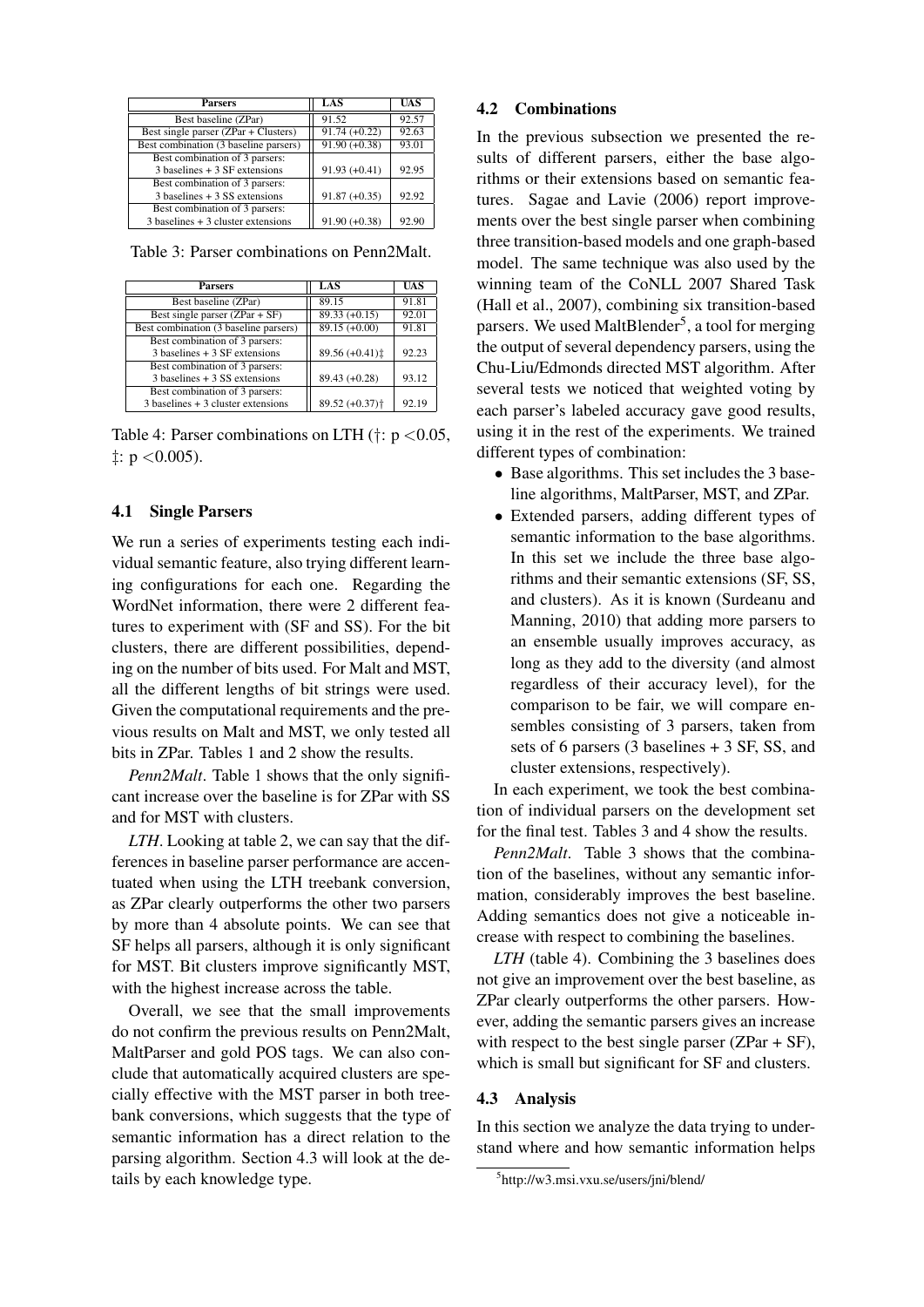| POS tags  | Parser                                                                  | <b>LAS</b> test set | <b>LAS</b> on sentences<br>without POS errors | <b>LAS</b> on sentences<br>with POS errors |
|-----------|-------------------------------------------------------------------------|---------------------|-----------------------------------------------|--------------------------------------------|
| Gold      | <b>ZPar</b>                                                             | 90.45               | 91.68                                         | 89.14                                      |
| Automatic | <b>ZPar</b>                                                             | 89.15               | 91.62                                         | 86.51                                      |
| Automatic | Best combination of 3 parsers:<br>$3$ baselines $+3$ SF extensions      | $89.56 (+0.41)$     | $91.90 (+0.28)$                               | $87.06 (+0.55)$                            |
| Automatic | Best combination of 3 parsers:<br>$3$ baselines $+3$ SS extensions      | $89.43 (+0.28)$     | $91.95 (+0.33)$                               | $86.75 (+0.24)$                            |
| Automatic | Best combination of 3 parsers:<br>$3$ baselines $+3$ cluster extensions | $89.52 \ (+0.37)$   | $91.92 (+0.30)$                               | $86.96 (+0.45)$                            |

Table 5: Differences in LAS (LTH) for baseline and extended parsers with sentences having correct/incorrect POS tags (the parentheses show the difference w.r.t ZPar with automatic POS tags).

most. One of the obstacles of automatic parsers is the presence of incorrect POS tags due to automatic tagging. For example, ZPar's LAS score on the LTH conversion drops from 90.45% with gold POS tags to 89.12% with automatic POS tags. We will examine the influence of each type of semantic information on sentences that contain or not POS errors, and this will clarify whether the increments obtained when using semantic information are useful for correcting the negative influence of POS errors or they are orthogonal and constitute a source of new information independent of POS tags. With this objective in mind, we analyzed the performance on the subset of the test corpus containing the sentences which had POS errors (1,025 sentences and 27,300 tokens) and the subset where the sentences had (automatically assigned) correct POS tags (1,391 sentences and 29,386 tokens).

Table 5 presents the results of the best single parser on the LTH conversion (ZPar) with gold and automatic POS tags in the first two rows. The LAS scores are particularized for sentences that contain or not POS errors. The following three rows present the enhanced (combined) parsers that make use of semantic information. As the combination of the three baseline parsers did not give any improvement over the best single parser (ZPar), we can hypothesize that the gain coming from the parser combinations comes mostly from the addition of semantic information. Table 5 suggests that the improvements coming from Word-Net's semantic file (SF) are unevenly distributed between the sentences that contain POS errors and those that do not (an increase of 0.28 for sentences without POS errors and 0.55 for those with errors). This could mean that a big part of the information contained in SF helps to alleviate the errors performed by the automatic POS tagger. On the other hand, the increments are more evenly distributed for SS and clusters, and this can be due to the fact that the semantic information is orthogonal to the POS, giving similar improvements for sentences that contain or not POS errors. We independently tested this fact for the individual parsers. For example, with MST and SF the gains almost doubled for sentences with incorrect POS tags (+0.37 with respect to  $+0.21$  for sentences with correct POS tags) while the gains of adding clusters' information for sentences without and with POS errors were similar (0.91 and 1.33, repectively). In any case, this aspect deserves further investigation, as the improvements seem to be related to both the type of semantic information and the parsing algorithm, and the results should be examined in detail for each individual parser. We did an initial exploration but it did not give any clear indication of the types of improvements that could be expected using each parser and semantic data.

# 5 Conclusions

This work has tried to shed light on the contribution of WordNet semantic information to dependency parsing. The experiments were thorough, testing two treebank conversions and three parsing paradigms on automatically predicted POS tags. Compared to (Agirre et al., 2011), which used MaltParser on the LTH conversion and gold POS tags (in contrast to our automatic POS tags), our results can be seen as a negative outcome, as the improvements are very small and nonsignificant in most of the cases. For parser combination, WordNet semantic file information does give a small significant increment in the more finegrained LTH representation. In addition we show that the improvement of automatic clusters is also weak. For the future, we think that a more elaborate scheme is needed for word classes, requiring to explore different levels of generalization in the WordNet (or alternative) hierarchies. Another interesting avenue is to extend the experiments to new languages.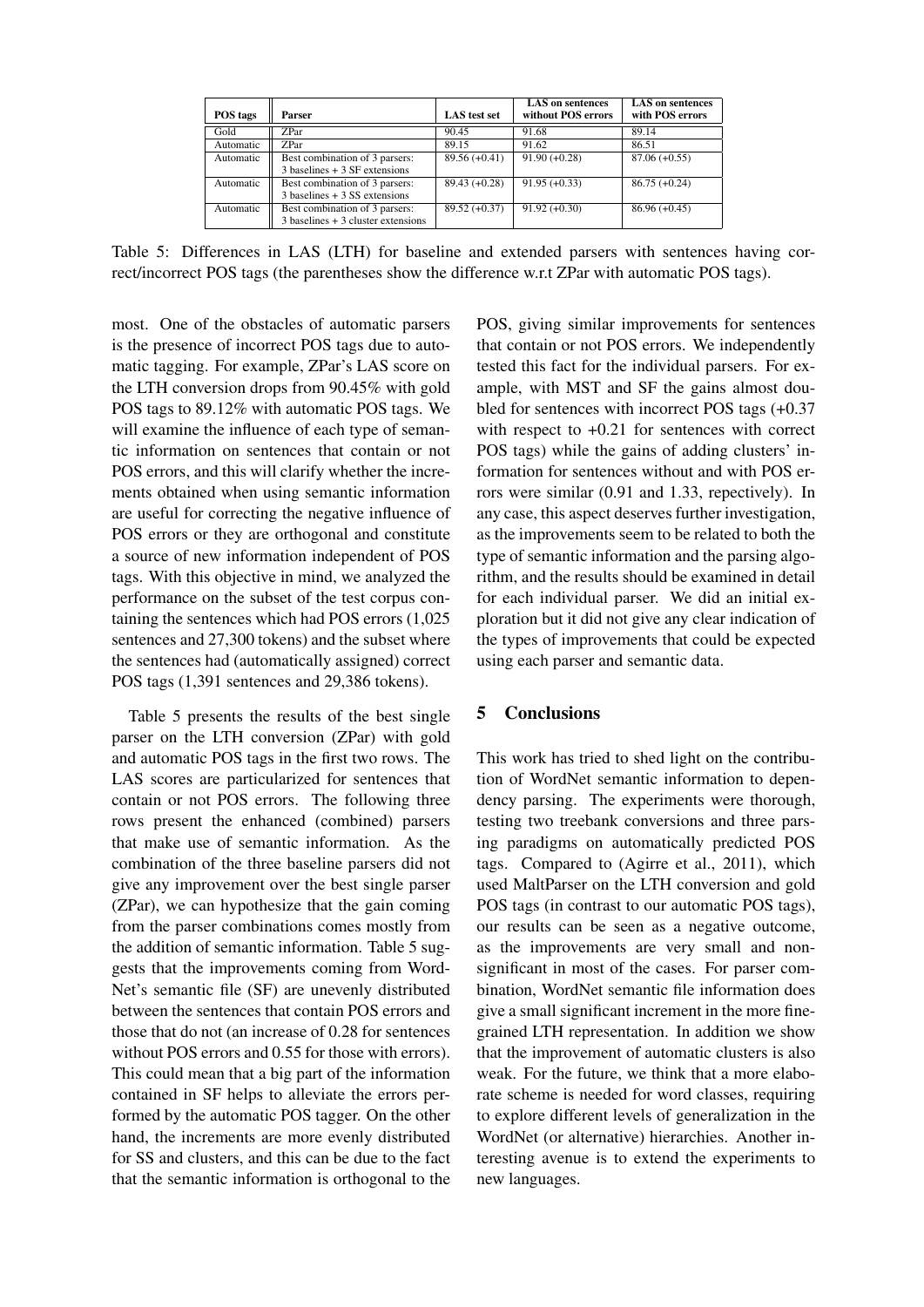### Acknowledgments

This research was supported by the Department of Industry of the Basque Government (IT344- 10, S PE11UN114), the University of the Basque Country (GIU09/19) and the Spanish Ministry of Science and Innovation (MICINN, TIN2010-20218).

### References

- Eneko Agirre, Timothy Baldwin, and David Martinez. 2008. Improving parsing and PP attachment performance with sense information. In *Proceedings of ACL-08: HLT*, pages 317–325, Columbus, Ohio, June. Association for Computational Linguistics.
- Eneko Agirre, Kepa Bengoetxea, Koldo Gojenola, and Joakim Nivre. 2011. Improving dependency parsing with semantic classes. In *Proceedings of the 49th Annual Meeting of the Association for Computational Linguistics: Human Language Technologies*, pages 699–703, Portland, Oregon, USA, June. Association for Computational Linguistics.
- Daniel M. Bikel. 2004. Intricacies of collins' parsing model. *Computational Linguistics*, 30(4):479–511.
- Marie Candito and Djamé Seddah. 2010. Parsing word clusters. In *Proceedings of the NAACL HLT 2010 First Workshop on Statistical Parsing of Morphologically-Rich Languages*, pages 76–84, Los Angeles, CA, USA, June. Association for Computational Linguistics.
- Eugene Charniak. 2000. A maximum-entropyinspired parser. In *Proceedings of the 1st North American chapter of the Association for Computational Linguistics conference*, NAACL 2000, pages 132–139, Stroudsburg, PA, USA. Association for Computational Linguistics.
- Michael Collins. 2002. Discriminative training methods for hidden markov models: Theory and experiments with perceptron algorithms. In *Proceedings of the 2002 Conference on Empirical Methods in Natural Language Processing*, pages 1–8. Association for Computational Linguistics, July.
- Michael Collins. 2003. Head-driven statistical models for natural language parsing. *Computational Linguistics*, 29(4):589–637, December.
- Sanae Fujita, Francis Bond, Stephan Oepen, and Takaaki Tanaka. 2010. Exploiting semantic information for hpsg parse selection. *Research on Language and Computation*, 8(1):122.
- Johan Hall, Jens Nilsson, Joakim Nivre, Glsen Eryigit, Beta Megyesi, Mattias Nilsson, and Markus Saers. 2007. Single malt or blended? a study in multilingual parser optimization. In *Proceedings of the CoNLL Shared Task EMNLP-CoNLL*.
- Richard Johansson and Pierre Nugues. 2007. Extended constituent-to-dependency conversion for English. In *Proceedings of NODALIDA 2007*, pages 105–112, Tartu, Estonia, May 25-26.
- Terry Koo and Michael Collins. 2010. Efficient thirdorder dependency parsers. In *Proceedings of the 48th Annual Meeting of the Association for Computational Linguistics*, pages 1–11, Uppsala, Sweden, July. Association for Computational Linguistics.
- Terry Koo, Xavier Carreras, and Michael Collins. 2008. Simple semi-supervised dependency parsing. In *Proceedings of ACL-08: HLT*, pages 595–603, Columbus, Ohio, June. Association for Computational Linguistics.
- Andrew MacKinlay, Rebecca Dridan, Diana McCarthy, and Timothy Baldwin. 2012. The effects of semantic annotations on precision parse ranking. In *First Joint Conference on Lexical and Computational Semantics (\*SEM)*, page 228236, Montreal, Canada, June. Association for Computational Linguistics.
- Diana McCarthy, Rob Koeling, Julie Weeds, and John Carroll. 2004. Finding predominant word senses in untagged text. In *Proceedings of the 42nd Meeting of the Association for Computational Linguistics (ACL'04), Main Volume*, pages 279–286, Barcelona, Spain, July.
- R. McDonald, K. Crammer, and F. Pereira. 2005. Online large-margin training of dependency parsers. In *Proceedings of ACL*.
- R. McDonald, K. Lerman, and F. Pereira. 2006. Multilingual dependency analysis with a two-stage discriminative parser. In *Proceedings of CoNLL 2006*.
- Jens Nilsson, Joakim Nivre, and Johan Hall. 2008. Generalizing tree transformations for inductive dependency parsing. In *Proceedings of the 45th Conference of the ACL*.
- Joakim Nivre, Johan Hall, Jens Nilsson, Chanev A., Glsen Eryiit, Sandra Kbler, Marinov S., and Edwin Marsi. 2007. Maltparser: A language-independent system for data-driven dependency parsing. *Natural Language Engineering*.
- Kenji Sagae and Andrew Gordon. 2009. Clustering words by syntactic similarity improves dependency parsing of predicate-argument structures. In *Proceedings of the Eleventh International Conference on Parsing Technologies*.
- Kenji Sagae and Alon Lavie. 2006. Parser combination by reparsing. In *Proceedings of the Human Language Technology Conference of the North American Chapter of the ACL*.
- Mihai Surdeanu and Christopher D. Manning. 2010. Ensemble models for dependency parsing: Cheap and good? In *Proceedings of the North American Chapter of the Association for Computational Linguistics Conference (NAACL-2010)*, Los Angeles, CA, June.